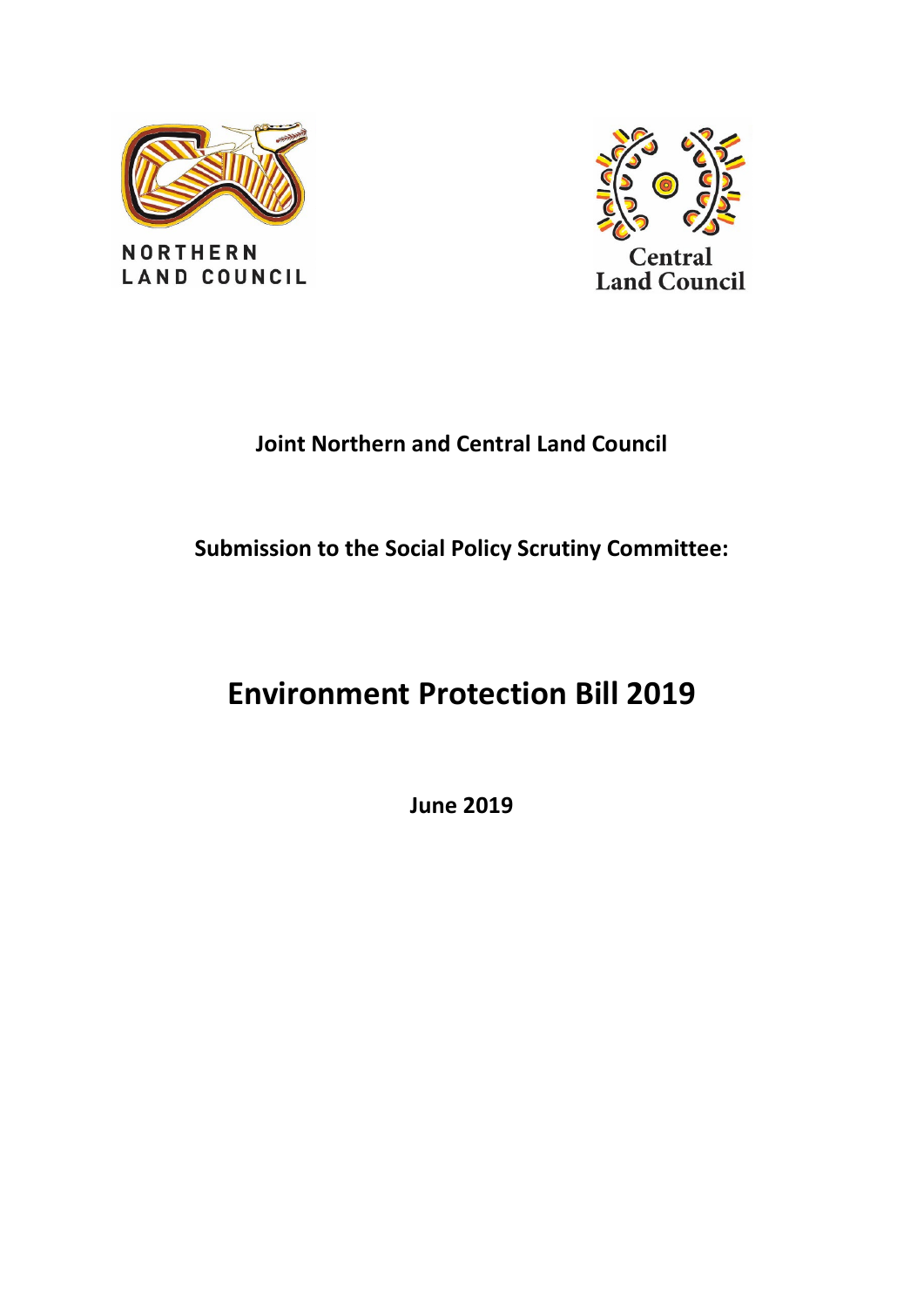

Submission to Northern Territory Social Policy Scrutiny Committee Environment Protection Bill 2019



# **1. About the Land Councils**

This submission is made jointly by the Northern Land Council (**NLC**) and the Central Land Council (**CLC**) (**Land Councils**), both independent statutory authorities established under the (CTH) *Aboriginal Land Rights (Northern Territory) Act 1976* (**Land Rights Act**).

A key function of the Land Councils is to express the wishes and protect the interests of traditional Aboriginal owners throughout the Northern Territory. The members of the Land Councils are chosen by Aboriginal people living in each Land Council's respective area.

The Land Rights Act sets out the Land Councils' core functions, which include:

- **EXEDENT** identifying relevant Traditional Owners and affected people
- ascertaining and expressing the wishes and opinions of Aboriginal people about the management of, and legislation in relation to, their land and waters
- consulting with traditional Aboriginal owners and other Aboriginal people affected by proposals
- negotiating on behalf of traditional Aboriginal owners with parties interested in using Aboriginal land or land the subject of a land claim
- assisting Aboriginal people carry out commercial activities; obtaining Traditional Owners' informed consent, as a group
- **a** assisting in the protection of sacred sites
- directing a Aboriginal Land Trust to enter into any agreement or take any action concerning Aboriginal land.

The Land Councils also fulfil the role of Native Title Representative Bodies under the (CTH) *Native Title Act 1993* (**Native Title Act**), whose role and functions are set out under Part 11, Division 3 of the Native Title Act. In this capacity, the NLC also represents the Aboriginal people of the Tiwi Islands and Groote Eylandt.

For the purposes of this submission, the term *Traditional Owner* will be used as a term which includes traditional Aboriginal owners (as defined in the Land Rights Act), native title holders (as defined in the Native Title Act) and those with a traditional interest in the lands and waters encompassing the NLC and CLC's regions.

Within their respective jurisdictions, the Land Councils assist Traditional Owners by providing services in their key output areas of land, sea and water management, land acquisition, mineral and petroleum, community development, Aboriginal land trust administration, native title services, advocacy, information and policy advice. Relevant to this submission, is a responsibility to protect the traditional rights and interests of Traditional Owners and other people with interests over the combined area of the Land Councils, which is constituted by more than 627,000 square kilometres of the land mass of the Northern Territory, and over 80% of the coastline.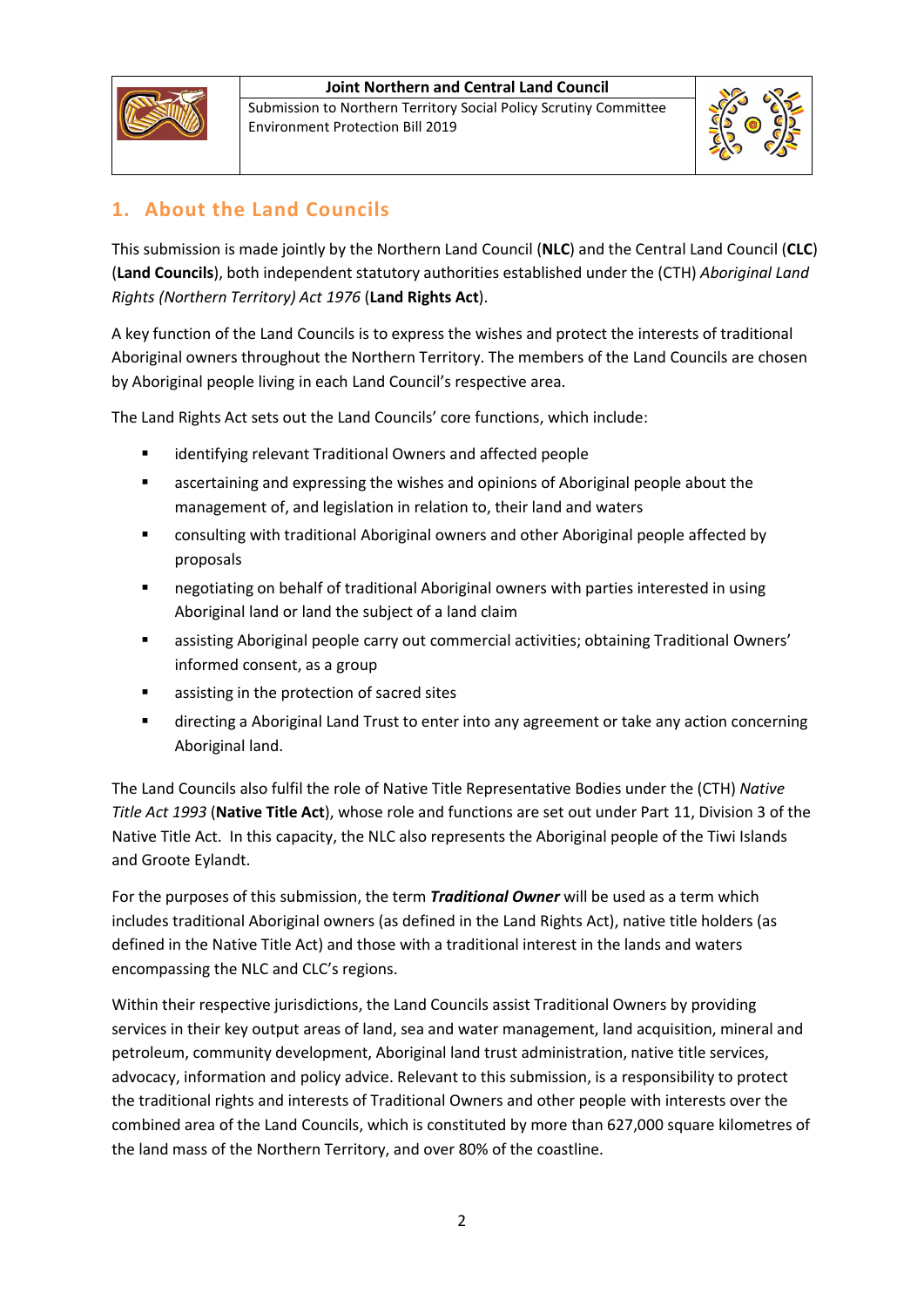

Submission to Northern Territory Social Policy Scrutiny Committee Environment Protection Bill 2019



# **2. Introduction**

The Land Councils welcome the opportunity to make a submission to the Social Policy Scrutiny Committee on the Environment Protection Bill 2019. This legislation is long overdue and transformational, lifting environmental protection in the Northern Territory to the standard of other Australian jurisdictions. We commend the Northern Territory Government on taking this step.

The legislation as it stands is a vast improvement on what has gone before and has a number of strengths, particularly recognition of Aboriginal interests and more robust assessment, transparency, accountability, compliance and enforcement measures.

Notwithstanding these improvements, a number of areas of the Bill need to be strengthened to ensure that legislation provides substantive protection for Aboriginal interests and critical elements of the framework are defined and embedded in the primary legislation.

Further, the Land Councils note that these legislative reforms must be supported by robust institutions and resources in order to implement and maintain a robust environment protection framework.

An effective, representative Environment Protection Agency is a critical element of this framework. While the Bill takes some steps towards recognising the rights and interests of Aboriginal people, this principle must be embedded in key decision-making bodies. The Land Councils request that the **lack of Aboriginal representation on the NT EPA Board be addressed as a matter of urgency.** Establishment of an Indigenous Advisory Committee would also help to ensure the NT EPA has capacity to properly assess impacts on Aboriginal people and their country. Further, the NT EPA should have its own staff and resources to strengthen its independence.

As we noted in our submission on the draft Bill, it is **crucial that the legislative reforms are backed by adequate resources** to ensure that statutory processes are administered effectively, including compliance and enforcement functions. This is essential to the ongoing integrity of the framework. Both interested stakeholders and the broader public must have confidence that decision-makers and other actors will be held to account.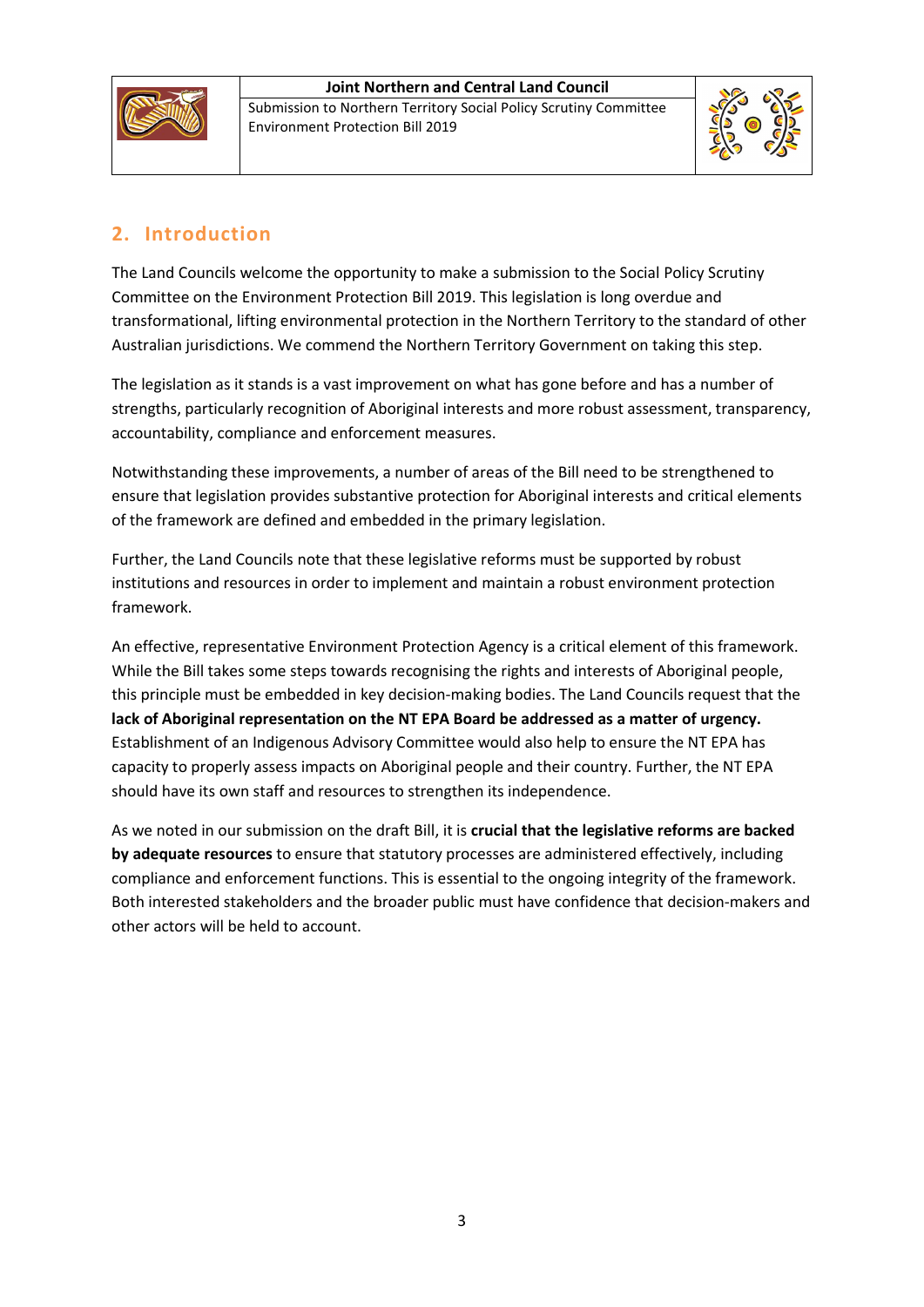

Submission to Northern Territory Social Policy Scrutiny Committee Environment Protection Bill 2019



# **3. Recommendations**

# **Recommendation 1: Strengths of the Bill**

Maintain (or further strengthen) the elements of the Bill identified as strengths in this submission.

# **Recommendation 2: Participation of Aboriginal people**

- a) As a matter of urgency and on a permanent basis, the NT EPA ensure that its Board includes adequate, appropriate Aboriginal representation, to ensure that Aboriginal rights, interests, values and knowledge are recognised and considered.
- b) Amend Bill to provide for the establishment of an Aboriginal Advisory Committee under the NT EPA, to provide advice in relation to Aboriginal rights, interests, values, and knowledge.
- c) Government consult Land Councils in relation to any proposed changes to the NT EPA governance structure.

# **Recommendation 3: Effective engagement with Aboriginal people**

- a) Amend the Bill to include the following requirements:
- Obligation for proponents to lodge consultation reports and engagement plans in accordance with guidelines when referring a matter.
- Requirement that the NT EPA consider the adequacy of consultation reports and engagement plans (for example, in accordance with the guidelines) as part of its review- in consultation with Land Councils where appropriate.
- Insert a new requirement under sub-clause 73(2) that prior to granting an environmental approval, the Minister must be satisfied that 'Aboriginal values and the rights and interests of Aboriginal communities in areas that may be impacted by the proposed action have been considered, and their free, prior and informed consent obtained'.
- Provisions specifying clear protections to prevent the unauthorised use, disclosure or release of Indigenous knowledge that is submitted by Indigenous people as part of EIA processes.
- b) Develop clear guidance for proponents regarding leading practice standards for engagement with Aboriginal people, in collaboration with Land Councils.

#### **Recommendation 4: Offsets framework**

- a) Amend the definition of 'environmental offset' to specify that impact includes greenhouse gas emissions (cl. 4).
- b) Amend cl. 125 (Environmental offsets framework and guidelines) such that the Minister 'will' establish an environmental offsets framework; and provide greater detail to ensure the framework is appropriate to the NT context.

# **Recommendation 5: General environmental duty**

Amend Bill to reinstate provisions establishing a general environmental duty and relevant measures and offences.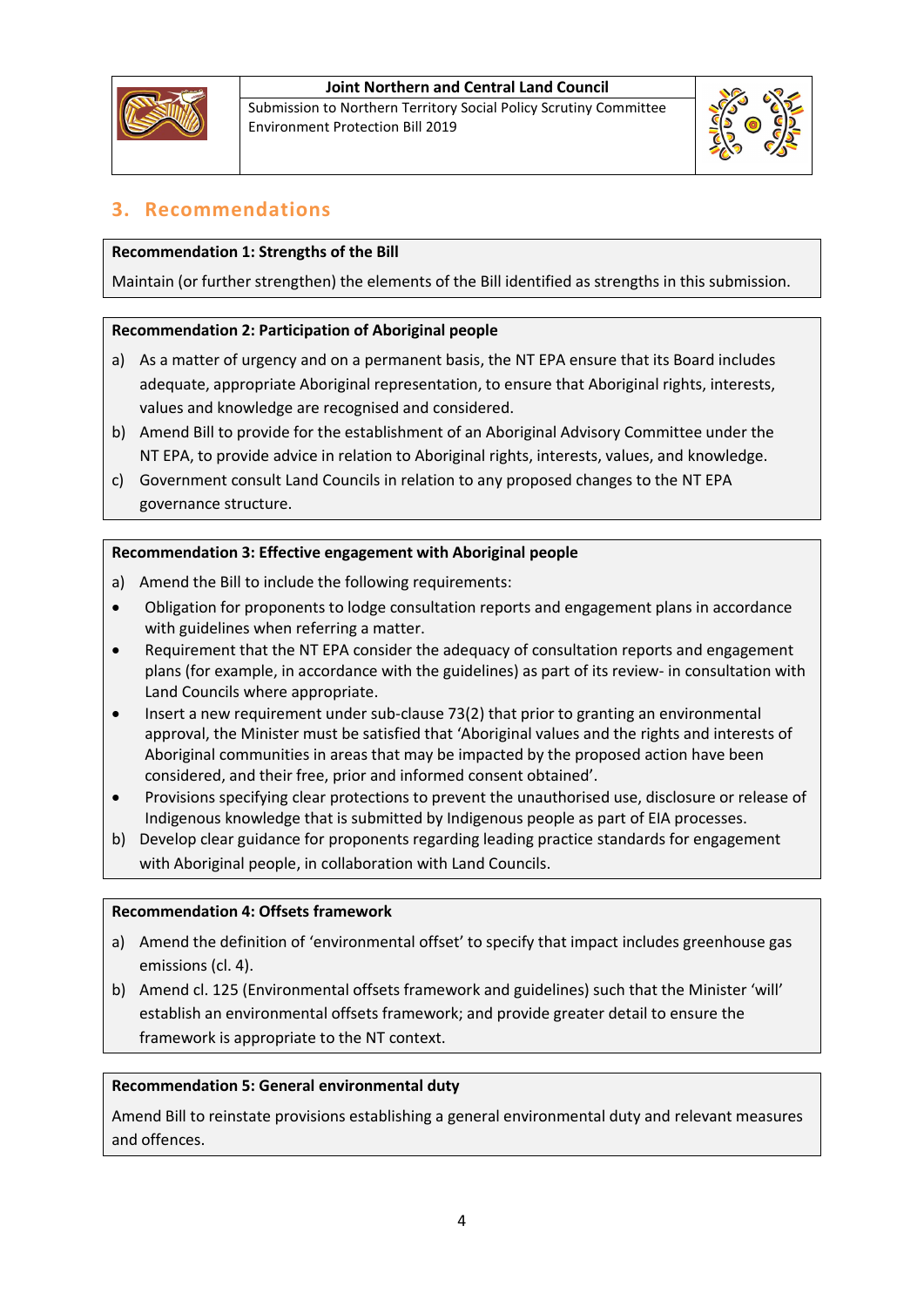

Submission to Northern Territory Social Policy Scrutiny Committee Environment Protection Bill 2019



## **Recommendation 6: Principles of ecologically sustainable development**

Amend Bill to remove sub-clause 17(3).

#### **Recommendation 7: Legal certainty**

Amend Bill to ensure that critical elements of the framework (outlined in section 5.4 of this submission) are specified in the primary legislation, to ensure framework integrity and provide stakeholders with legal certainty.

#### **Recommendation 8: Access to justice**

- a) Amend Bill to reinstate merits review and ensure that provisions for standing for judicial and merits review are consistent with the recommendations of the Scientific Inquiry into Hydraulic Fracturing in the Northern Territory.
- b) Amend Bill to reinstate the earlier test of 'eligible applicant' or 'eligible person' for bringing injunctions and applying for NTCAT review.

#### **Recommendation 9: Procedural fairness**

- a) Amend Bill to re-insert power of the Minister to extend decision times for environmental approvals, in consideration of circumstances.
- b) Amend Bill to provide for a two-year period for commencing injunctions and other orders (Part 10, Division 1).

#### **Recommendation 10: Public interest – community consultation**

- a) Amend Bill to require consultation with communities where consultation with proponents or approval holders is mandatory (including clauses 70(1), 80(2), 107(2), 114(5) and 122(2)).
- b) Amend Bill to reinsert requirement for community consultation for proposed environmental objectives and triggers or their amendment, and proposed protected areas or prohibited actions and their revocation.

#### **Recommendation 11: Support recommendations of the Environment Centre NT**

- a) Include climate change as a subclause in clause 3 (the objects of the Bill), to recognise the impact of climate change on the environment, and its importance as a consideration as part of environment assessment and protection.
- b) Insert phrase "and should be a fundamental consideration in decision-making" at the end of clause 23, to reinforce the importance of biodiversity conservation and maintenance.
- c) Strengthen the definitions of 'environment' and 'significant impact', to ensure that the standards for triggering an environmental assessment and approval are appropriate, and not so high as to impede the fulfilment of the objects of the proposed Act.
- d) Amendments are consistent with the findings and recommendations of the Fracking Inquiry, to ensure consistency across regimes which regulate environmental impacts.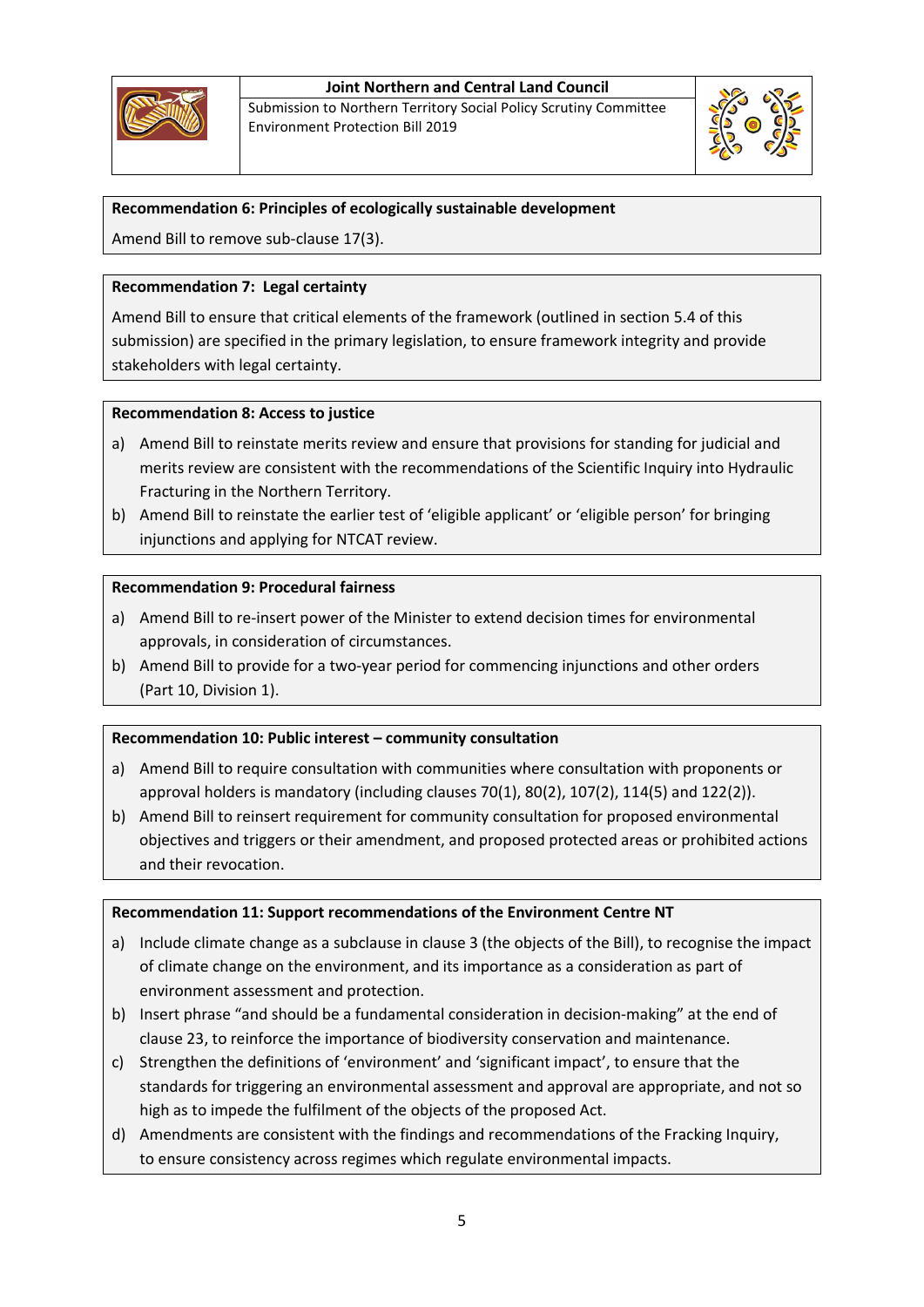

Submission to Northern Territory Social Policy Scrutiny Committee Environment Protection Bill 2019



# **4. Strengths of the Bill**

The Land Councils strongly support the following elements of the Bill:

# *1. Recognition of Aboriginal people and connection to country*

The Land Councils welcome the adoption of our recommendation to include recognition of Aboriginal people and their connection to country in the Objects of the Bill (cl. 3e). However, we note that this object must be supported by strong protections elsewhere in the legislation to ensure that this object can be realised. Measures to ensure effective engagement with Aboriginal people are detailed below.

# *2. Stand-alone environmental assessment*

The Land Councils strongly support the adoption of a single environmental approval process, with the Minister for Environment and Natural Resources as decision-maker upon the advice of the NT EPA. This ensures a level playing field across the NT, where the level of scrutiny is determined by the environmental significance of a proposal.

# *3. Protective measures*

The Land Councils strongly support measures introduced to protect and enhance the environment, including environment protection declarations, protected environmental areas and prohibited actions (Part 3), and environmental bonds, levies and funds (Part 7). These are all supported and should be actively operationalised. However, we strongly oppose the removal of the 'general environmental duty' and support its reinstatement, as outlined in more detail below.

# *4. Elements of transparency and accountability*

The Land Councils welcome the inclusion of strong transparency and accountability measures, particularly the requirement for the responsible Minister or responsible authority to publish a statement of reasons for decisions and actions, and for the publication of key documents. However, the Land Councils note that the revised Bill has removed certain requirements to publish and recommends that these provisions be re-introduced.

# *5. Improved decision-making standards*

The Bill introduces a high standard of decision-making that moves away from a purely discretionary approach. The Land Councils strongly support the retention of this approach.

# *6. Improved compliance and enforcement*

The Land Councils reiterate our support for the inclusion of compliance and enforcement provisions that are considered, or approach, leading practice and note that these provisions remain relatively unchanged in the revised Bill.

# *7. Sustainable development opportunities*

The Land Councils reiterate support for the inclusion of strategic assessment provisions. Strategic assessment has the potential to play an important role in assessing impacts, protecting the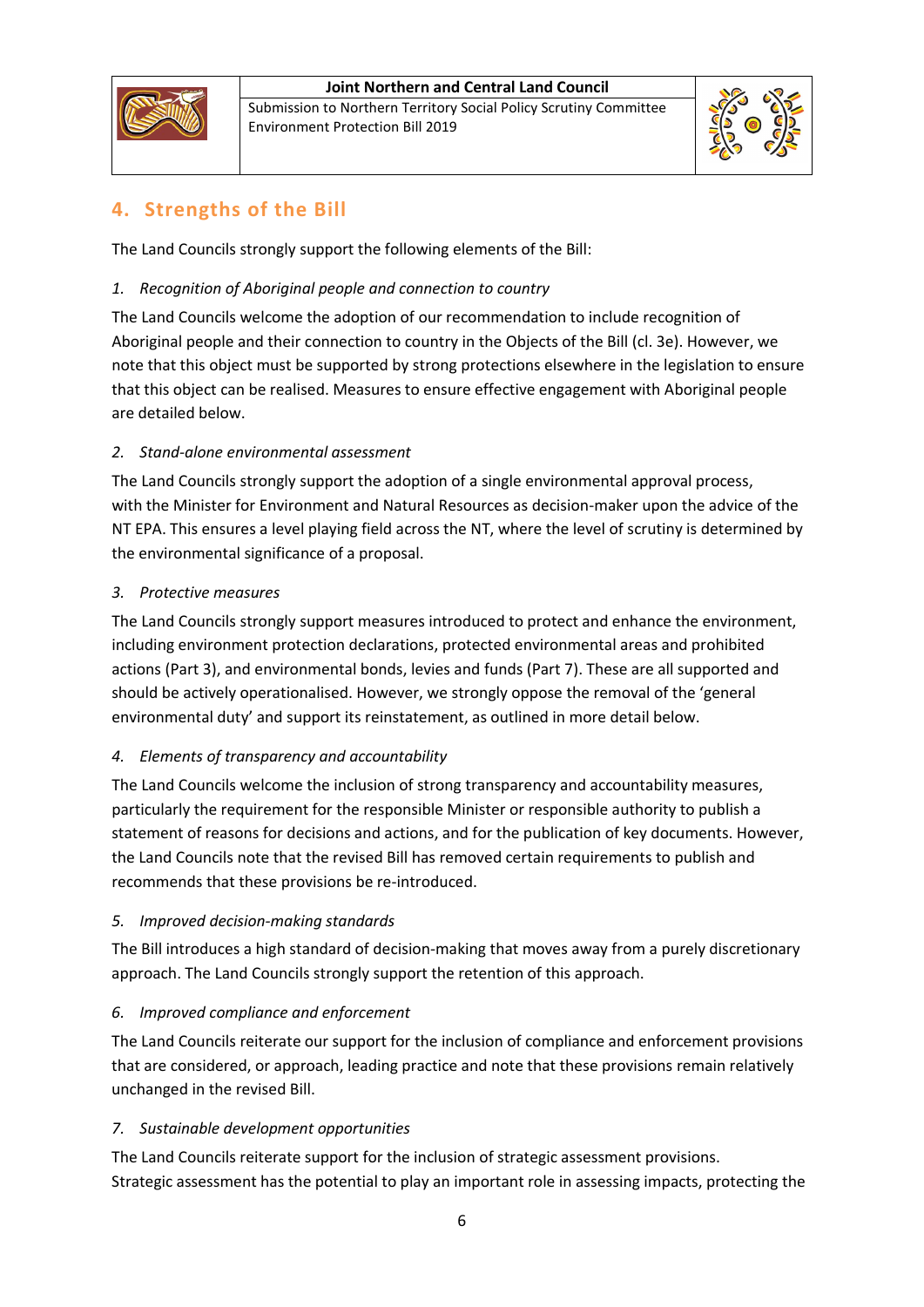

Submission to Northern Territory Social Policy Scrutiny Committee Environment Protection Bill 2019



environment, facilitating ecologically sustainable development and assisting Aboriginal communities. However, we note that despite some amendments, the Bill still provides little clarity as to what constitutes strategic assessment and merely specifies the processes around it (e.g. referral of strategic proposal and approval notice for action). The Land Councils reiterate our previous advice that the Bill clearly define what constitutes a 'strategic proposal' (as distinct from a proposed action) and strategic assessment process (as distinct from the standard environment assessment process).

# *8. Recognition of environmental offsets*

The Land Councils again welcome an offsets framework being embedded in the Bill, but note that these provisions could be strengthened to maximise the potential benefit for Aboriginal people and the NT more broadly. Suggestions for improvement are noted below.

# **Recommendation 1: Strengths of the Bill**

Maintain (or further strengthen) the elements of the Bill identified as strengths in this submission.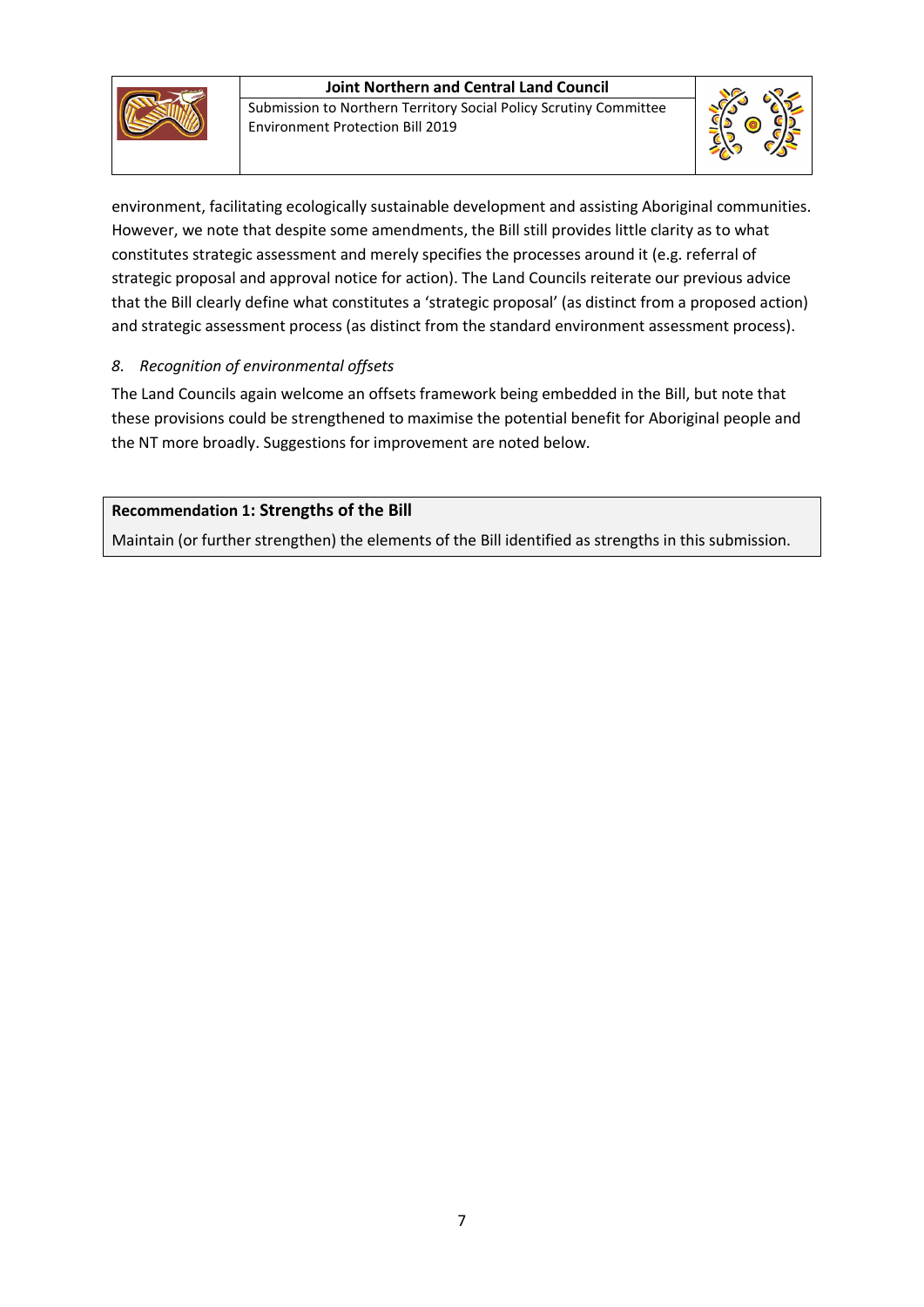

Submission to Northern Territory Social Policy Scrutiny Committee Environment Protection Bill 2019



# **5. Concerns with the revised Bill**

# **5.1. Effective participation of and engagement with Aboriginal people**

Throughout consultation on these reforms, the Land Councils have emphasised that effective participation of and engagement with Aboriginal people is critical to the integrity of the framework.

As noted above, while the Bill takes some steps towards recognising the rights and interests of Aboriginal people, this principle must be embedded in governance structures, to ensure that these rights and interests are considered and that there is accountability around these decisions. As such, the Land Councils strongly recommend that the NT EPA ensure that membership of its Board includes Aboriginal representation. The establishment of an Indigenous Advisory Committee would also help to ensure the NT EPA have capacity to properly assess impacts on Aboriginal people and country. Further, the NT EPA should have its own staff and resources to strengthen its independence.

# **Recommendation 2: Participation of Aboriginal people**

- a) As a matter of urgency and on a permanent basis, the NT EPA ensure that its Board includes adequate, appropriate Aboriginal representation, to ensure that Aboriginal rights, interests, values and knowledge are recognised and considered.
- b) Amend Bill to provide for the establishment of an Aboriginal Advisory Committee under the NT EPA, to provide advice in relation to Aboriginal rights, interests, values, and knowledge.
- c) Government consult Land Councils in relation to any proposed changes to the NT EPA governance structure.

In addition to strengthened governance, the Bill must include stronger provisions around early, effective engagement with Aboriginal people.

The revised Bill does include several new duties for proponents relating to engagement with Aboriginal people and consideration of Aboriginal interests and knowledge (cl. 43), but it is unclear how compliance with these duties will be monitored and enforced. The Land Councils are concerned that as drafted, these duties are weak and will not lead to demonstrable change in stakeholders' approach to engagement with Aboriginal people.

To support a shift in practice, the Bill must specify an obligation for proponents to lodge consultation reports and engagement plans in accordance with guidelines when referring a matter. These guidelines must specify requirements for effective engagement with Aboriginal communities, consistent with the principle of free, prior, and informed consent, including:

- a presumption of on-country consultation
- the need for plain English and local language versions of documents, or parts of documents
- the importance of culturally appropriate practices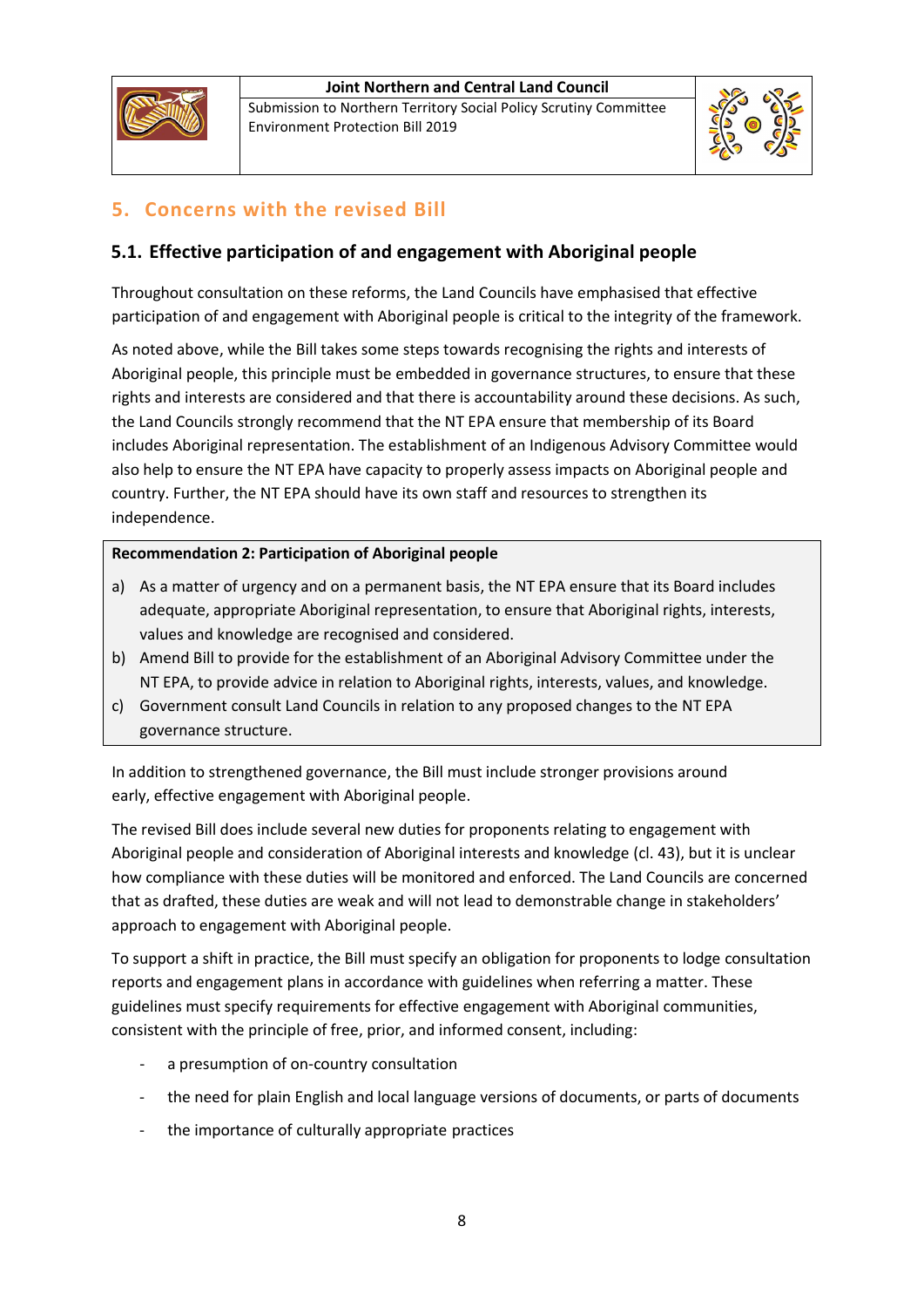



- careful consideration of who is to be consulted, including Traditional Owners and diverse Aboriginal communities
- resources provided to facilitate engagement.

The Bill must also include a requirement that the NT EPA consider the adequacy of consultation reports and engagement plans as part of its review and consult Land Councils as part of the review where consultation with Aboriginal people is required.

As a key accountability measure, Land Councils also recommend that a new sub-clause is included to ensure that the Minister must take into account Aboriginal values and consultation with Aboriginal people in granting an environmental approval (sub-clause 73(2)). This would recognise the unique position held by Aboriginal people as Traditional Owners and custodians of the land, and reflect the principles outlined in the United Nations Declaration on the Rights of Indigenous Peoples (UNDRIP).

These provisions must also include clear protections to prevent the unauthorised use, disclosure or release of Indigenous knowledge that is submitted by Indigenous people as part of EIA processes.

Finally, clear guidance must be developed for proponents and promoted to encourage leading practice engagement with Aboriginal people. The Land Councils welcome ongoing discussions with the NT EPA to ensure that this guidance is fit for purpose.

# **Recommendation 3: Effective participation of and engagement with Aboriginal people**

- a) Amend the Bill to insert a stand-alone division under Part 4 entitled 'effective engagement with Aboriginal people', with the following:
- Obligation for proponents to lodge consultation reports and engagement plans in accordance with guidelines when referring a matter.
- Requirement that the NT EPA consider the adequacy of consultation reports and engagement plans (for example, in accordance with the guidelines) as part of its review.
- Provision for Land Councils to have a role in the adequacy review conducted by NT EPA where consultation with Aboriginal people is required.
- Insert a new requirement under sub-clause 73(2) that prior to granting an environmental approval, the Minister must be satisfied that '*Aboriginal values and the rights and interests of Aboriginal communities in areas that may be impacted by the proposed action have been considered, and their free, prior and informed consent obtained*'.
- Provisions specifying clear protections to prevent the unauthorised use, disclosure or release of Indigenous knowledge that is submitted by Indigenous people as part of EIA processes.
- b) Develop clear guidance for proponents regarding leading practice engagement with Aboriginal people, in collaboration with Land Councils.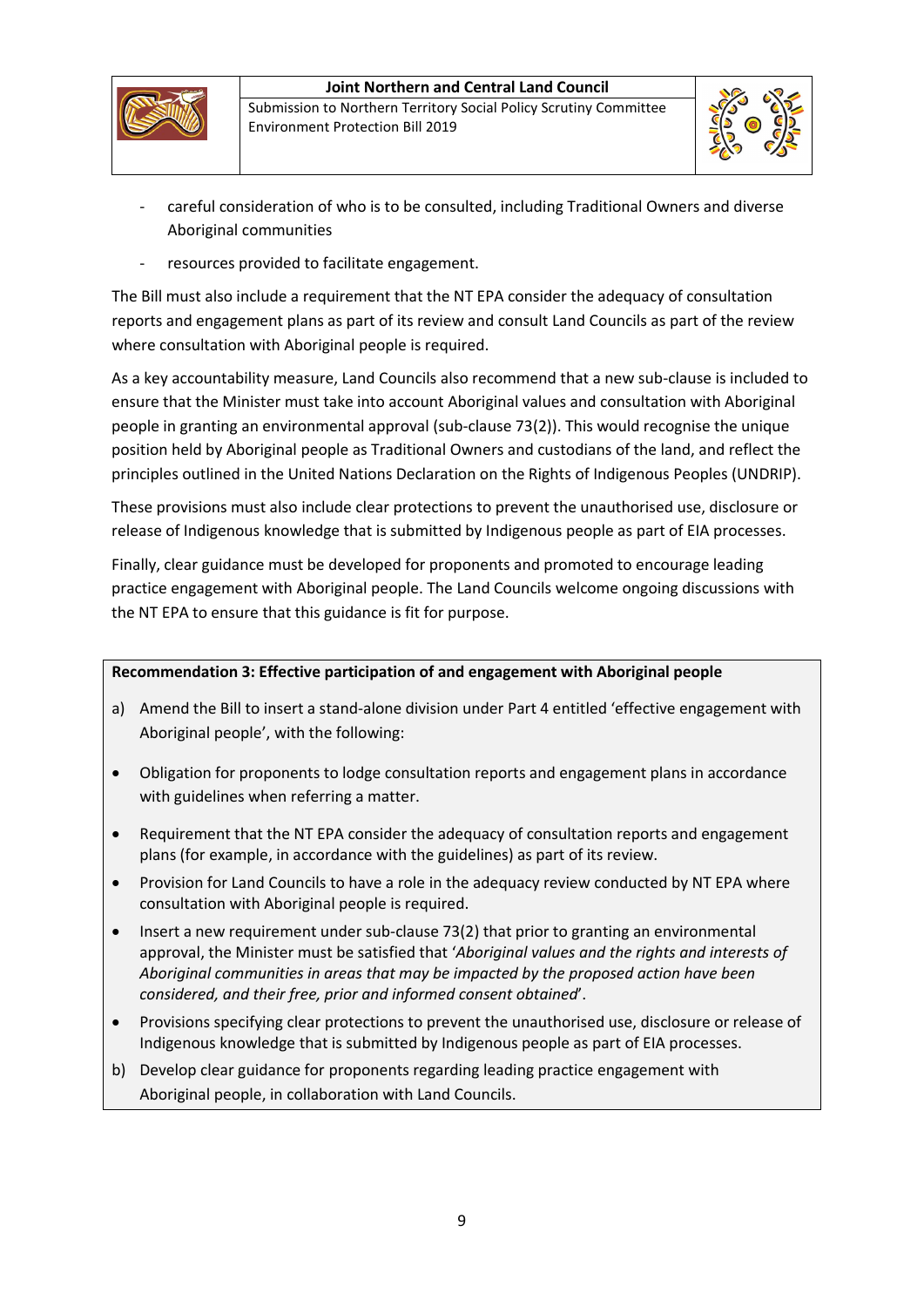





# **5.2.Offsets Framework**

The Bill provides for the establishment of an offsets framework, a provision that is strongly supported by the Land Councils. However, this provision would be strengthened by the inclusion of greater detail within the primary legislation.

The Hydraulic Fracturing Inquiry noted greenhouse gas emissions must be fully offset<sup>[1](#page-9-0)</sup>. Emissions should therefore be included in any offsets framework and specified in this legislation. Implementation of an offsets framework offers significant potential benefits for Aboriginal communities, not only in helping to reduce environmental, social and cultural impacts of projects, but also supporting economic development through the participation of Traditional Owners and Indigenous ranger groups in the offset economy, including the carbon economy.

To maximise these potential benefits, it is essential this framework be developed for the unique Northern Territory context, not simply borrowed from another jurisdiction. The use of offsets also needs to be mandatory where environmental impacts cannot be avoided or mitigated, and applied as locally as possible to the area of impact, to reduce risks for communities.

# **Recommendation 4**

- a) Amend the definition of 'environmental offset' to specify that impact includes greenhouse gas emissions.
- b) Amend cl. 125 (Environmental offsets framework and guidelines) such that the Minister 'will' establish an environmental offsets framework; and provide greater detail to ensure the framework is appropriate to the NT context.

# **5.3.General environmental duty**

The Land Councils are disappointed by the Government's decision to remove the 'general environmental duty' and urge these provisions to be reinstated. These provisions are consistent with approaches adopted in Queensland and South Australia and provide a vital safeguard against adverse environmental impacts and the significant economic, social and cultural costs that will be borne by the Government and Northern Territory citizens.

# **Recommendation 5: General environmental duty**

Amend Bill to reinstate provisions establishing a general environmental duty and relevant measures and offences.

<span id="page-9-0"></span> <sup>1</sup> Scientific Inquiry into Hydraulic Fracturing in the Northern Territory (2018), *Final Report*, p239.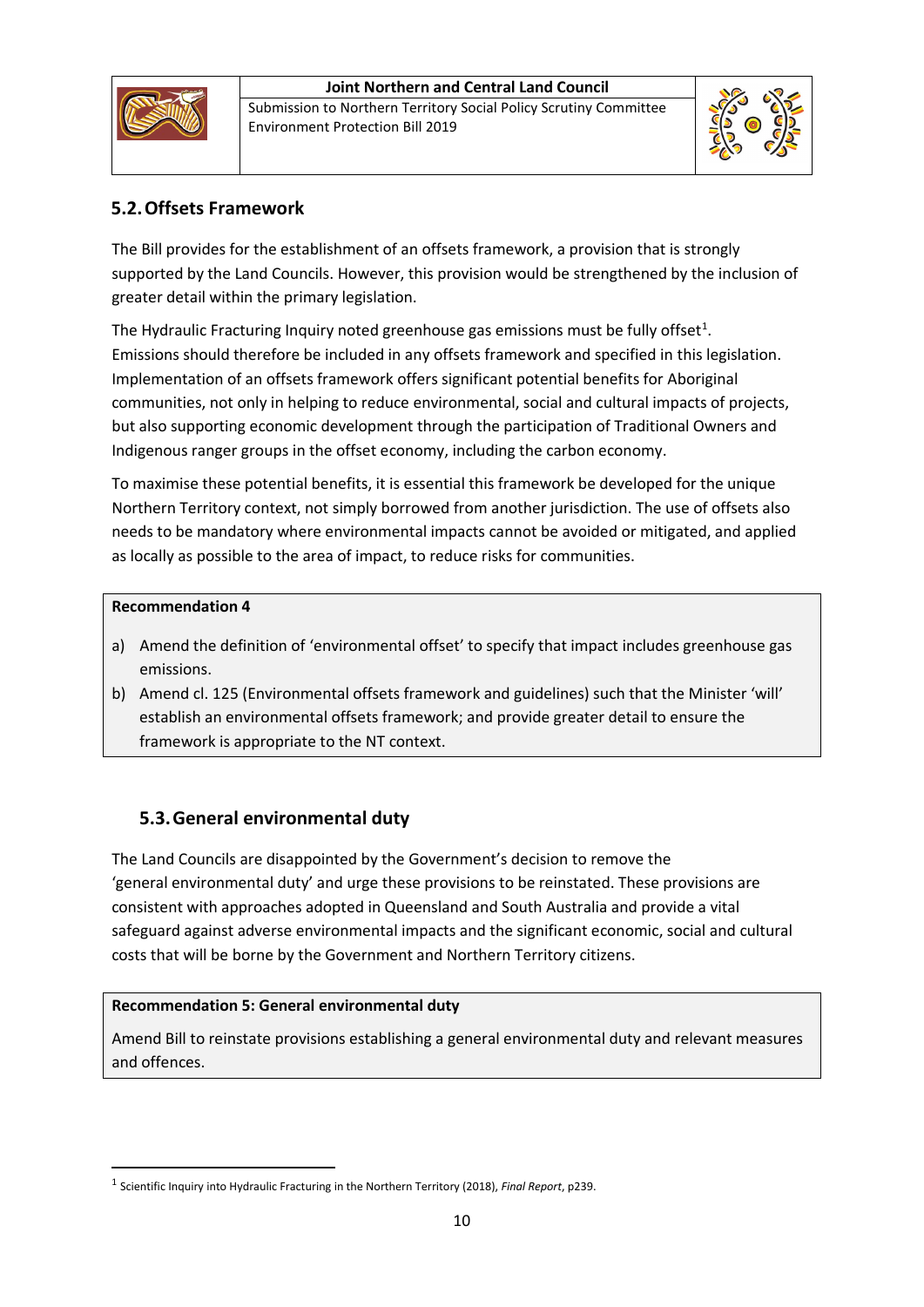

Submission to Northern Territory Social Policy Scrutiny Committee Environment Protection Bill 2019



# **5.4.Principles of ecologically sustainable development**

The Land Councils oppose the inclusion of sub-clause 17(3) which does not require a decision-maker to specify how they have considered the principles of ecologically sustainable development. This is not consistent with transparency and accountability. As noted in our earlier submission, it is also inconsistent with an approach that places ESD principles as a central element of the Bill, and undermines the Northern Territory's approach to environment protection and environmental assessment.

# **Recommendation 6: Principles of ecologically sustainable development**

Amend Bill to remove sub-clause 17(3).

# **5.5.Legal certainty**

The Land Councils continue to hold serious concerns regarding the lack of detail in the primary legislation relating to key elements of the framework.

As noted previously, legal certainty is critical to the robustness of this framework and it is our firm view that regulations should only set out how substantive provisions are operationalised and that core elements of the framework be defined in primary legislation. These include:

- Provisions for methods of assessment, reasons, publication, notice and decision-making, including:
	- o Process for NT EPA to carry out environmental impact assessments (cl. 57)
	- o Amendment/revocation of TEO and referral trigger (cl. 33)
	- o Revocation of declaration (sub-clause 39(4))
	- Process for considering referred action and strategic proposals (cl. 55)
- Definition of 'fit and proper person' this is dealt with under legislation in both New South Wales and Victoria<sup>[2](#page-10-0)</sup>. Further, we propose the definition include whether the person or entity has committed offences under the (NT) *Northern Territory Aboriginal Sacred Sites Act.*
- Provisions relating to variations, exemptions, environmental practitioners and environmental auditors. Practice around Australia has shown that variations (or modifications) of actions or proposals are frequently used to bypass environmental protections. Processes around variations should be set out in the Act.
- Key access to justice provisions around publication and notice.

A further concern is the inclusion of provisions for the declaration of environmental objectives and referral triggers, without any information on what these should contain. The Land Councils maintain that if objectives and triggers are to be used, they should be integrated into the primary legislation,

<span id="page-10-0"></span><sup>&</sup>lt;sup>2</sup> Under the (NSW) Protection of the Environment Operations Act 1997 it is contained in section 83; in Victoria, it is found under (VIC) Environment Protection Act 1970, which refers to an offence in the last 10 years under s 20C.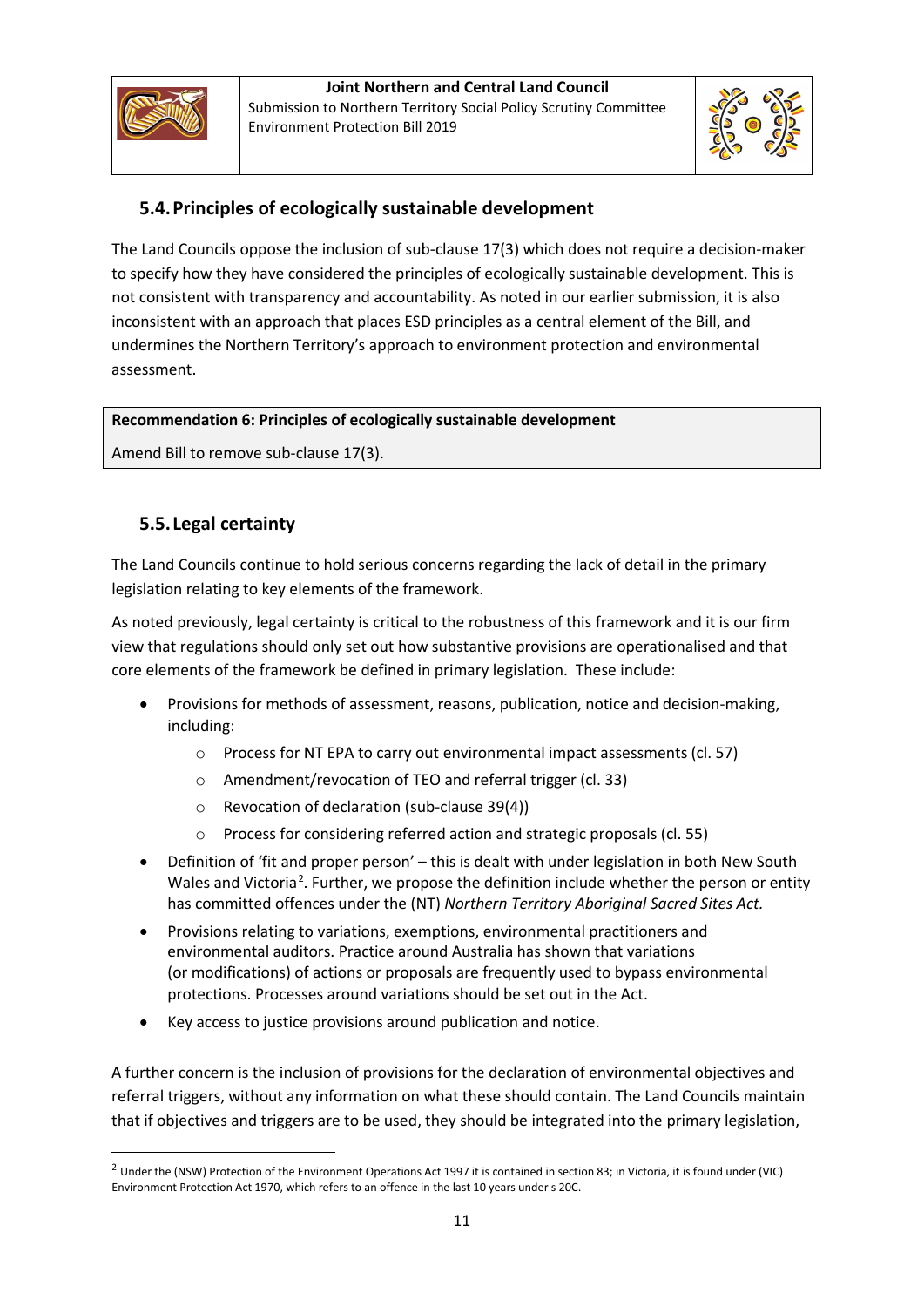





with suitable triggers around climate change, water quality and use, shale gas, biodiversity, land management and cultural and social values. This is the approach taken by the Commonwealth, which includes in its primary legislation (Environment Protection and Biodiversity Conservation Act 1999) what constitutes 'matters of national environmental significance' to be protected. This Bill leaves it to the discretion of the Minister to declare both environmental objectives and referral triggers by gazettal.

As noted in our previous submission, there is nothing in the Bill or Regulations that addresses regulatory gaps. Specifically, the Hydraulic Fracturing Inquiry report identified that "the water trigger in the EPBC Act does not apply to shale gas developments"<sup>[3](#page-11-0)</sup>. The NT legislation should seek to address this gap and provide clarity as to how shale gas proposals will be dealt with in environmental assessment and approval processes.

# **Recommendation 7: Legal certainty**

- a) Amend Bill to ensure that critical elements of the framework (outlined in section 5.4 of this submission) are specified in the primary legislation, to ensure framework integrity and provide stakeholders with legal certainty.
- b) Amend Bill to outline referral triggers around climate change, water quality and use, shale gas, biodiversity, land management and cultural and social values.

# **5.6.Access to justice**

The Land Councils hold serious concerns regarding the integrity of the consultation process for this Bill and the disproportionate influence which some stakeholders appear to have had on this process.

Midway through the consultation period on the draft Bill, the NT Government reversed its position on provisions allowing for open standing for judicial review and broad standing for merits review. This was an astonishing move, which eroded trust in a fair process and left many stakeholders concerned about the influence of interest groups. As flagged in this announcement, the test for judicial review standing now extends only to proponents, those directly affected and those who have made a genuine and valid submission, while merits review has been removed altogether.

Crucially, this is in conflict with the findings of the Scientific Inquiry into Hydraulic Fracturing in the Northern Territory, the recommendations of which were accepted by the NT Government in their entirety. The Inquiry's Final Report noted both judicial and merits review "will exist in any mature and robust regulatory system" and made the following recommendations<sup>[4](#page-11-1)</sup>:

<span id="page-11-0"></span> <sup>3</sup> Scientific Inquiry into Hydraulic Fracturing in the Northern Territory (2018), *Final Report*, p118.

<span id="page-11-1"></span><sup>4</sup> Scientific Inquiry into Hydraulic Fracturing in the Northern Territory (2018), *Final Report*, p420.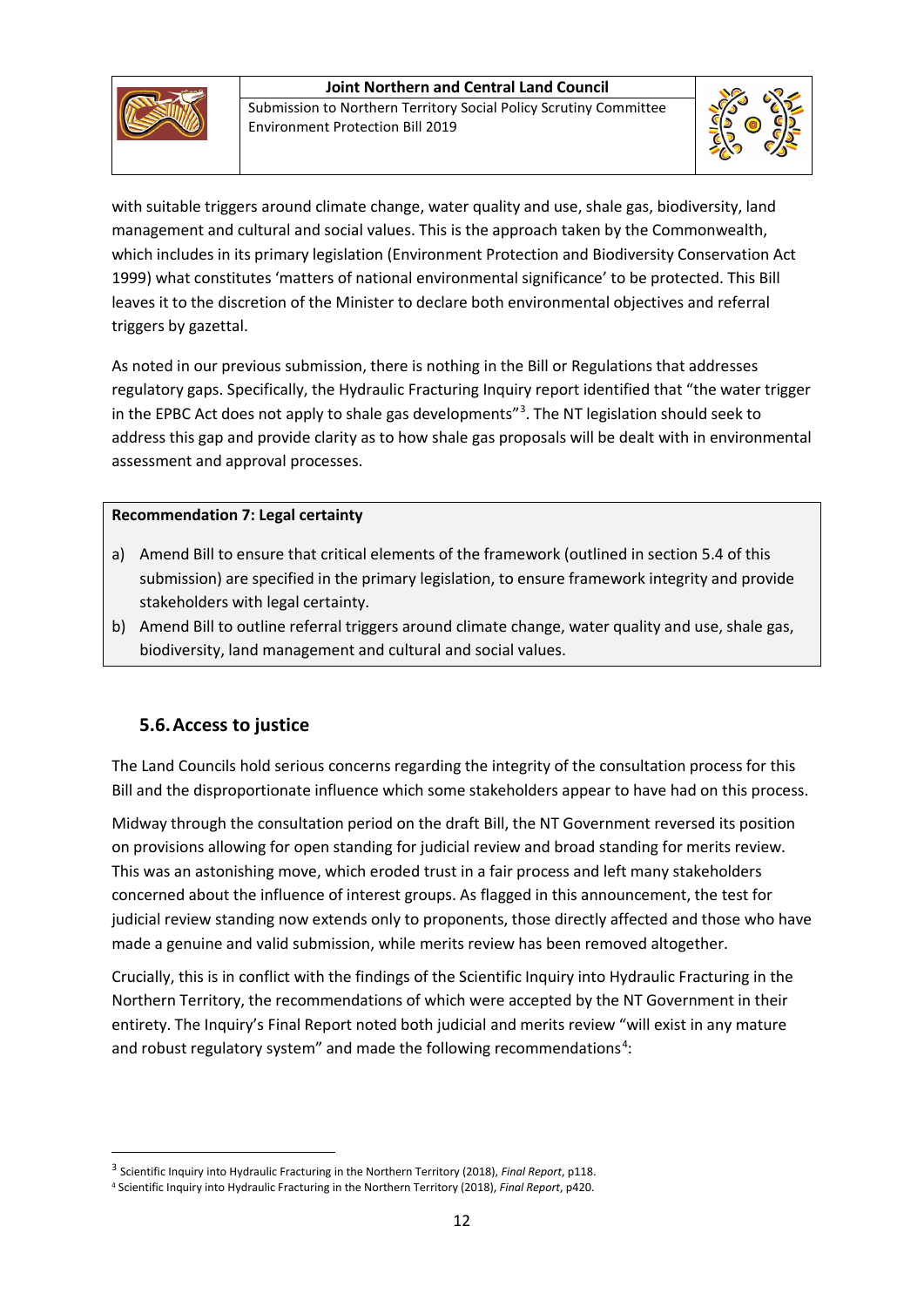

Submission to Northern Territory Social Policy Scrutiny Committee Environment Protection Bill 2019



## *Recommendation 14.23*

*That prior to the grant of any further exploration approvals, the Petroleum Act and Petroleum Environment Regulations be amended to allow open standing to challenge administrative decisions made under these enactments.*

#### *Recommendation 14.24*

*That prior to the granting of any further production approvals, merits review be available in relation to decisions under the Petroleum Act and Petroleum Environment Regulations including, but not limited to, decisions made in relation to the granting of all EMPs. That, at a minimum, the following third parties have standing to seek merits review:*

- *proponents (that is, gas companies) seeking a permit, approval, application, licence or permission to engage in onshore shale gas activity;*
- *persons who are directly or indirectly affected by the decision;*
- *members of an organised environmental, community or industry group;*
- *Aboriginal Land Councils;*
- *Registered Native Title Prescribed Body Corporate and registered claimants under the Native Title Act;*
- *local government bodies; and*
- *persons who have made a genuine and valid objection during any assessment or approval process.*

*That an independent body, such as NTCAT, be given jurisdiction to hear merits review proceedings in relation to any onshore shale gas industry.*

The first version of the Bill appeared to be drafted in line with these recommendations. The Land Councils' submission to the draft Bill strongly opposed moving away from this approach:

The Bill originally contemplated an expansive approach to standing... This was based on the assumption that all Territorians have a role to play in protecting the environment, and that community participation is crucial to the effective operation of the laws...

There is no reason to restrict standing where there is a breach or anticipated breach of an environmental law, or the prospect of harm. NSW has had open standing – where any person can bring proceedings - in most of its environmental legislation for nearly forty years. During this time, there has been no evidence to suggest that open standing provisions result in frivolous or vexatious appeals – the so-called 'floodgates' argument.[5](#page-12-0) Rather, the experience has shown that the public has shown a strong, legitimate interest in ensuring that decision-makers are held to account, and that proponents are complying with their development approval. In this regard, the ALRC has recognised that neither the Attorney General nor government agencies can be trusted with enforcement due to a "range of political, financial and bureaucratic factors".<sup>[6](#page-12-1)</sup>

<span id="page-12-1"></span><span id="page-12-0"></span> <sup>5</sup> The Hon Justice Peter McClellan P (2005) Chief Judge at Common Law Supreme Court of NSW "Access to Justice in Environmental Law: an Australian Perspective", paper presented at Commonwealth Law Conference 2005 London 11-15 September 2005. <sup>6</sup> Australian Law Reform Commission (1996) Beyond the door-keeper*:* Standing to sue for public remedies at 2.36: see http://www.austlii.edu.au/au/other/lawreform/ALRC/1996/78.html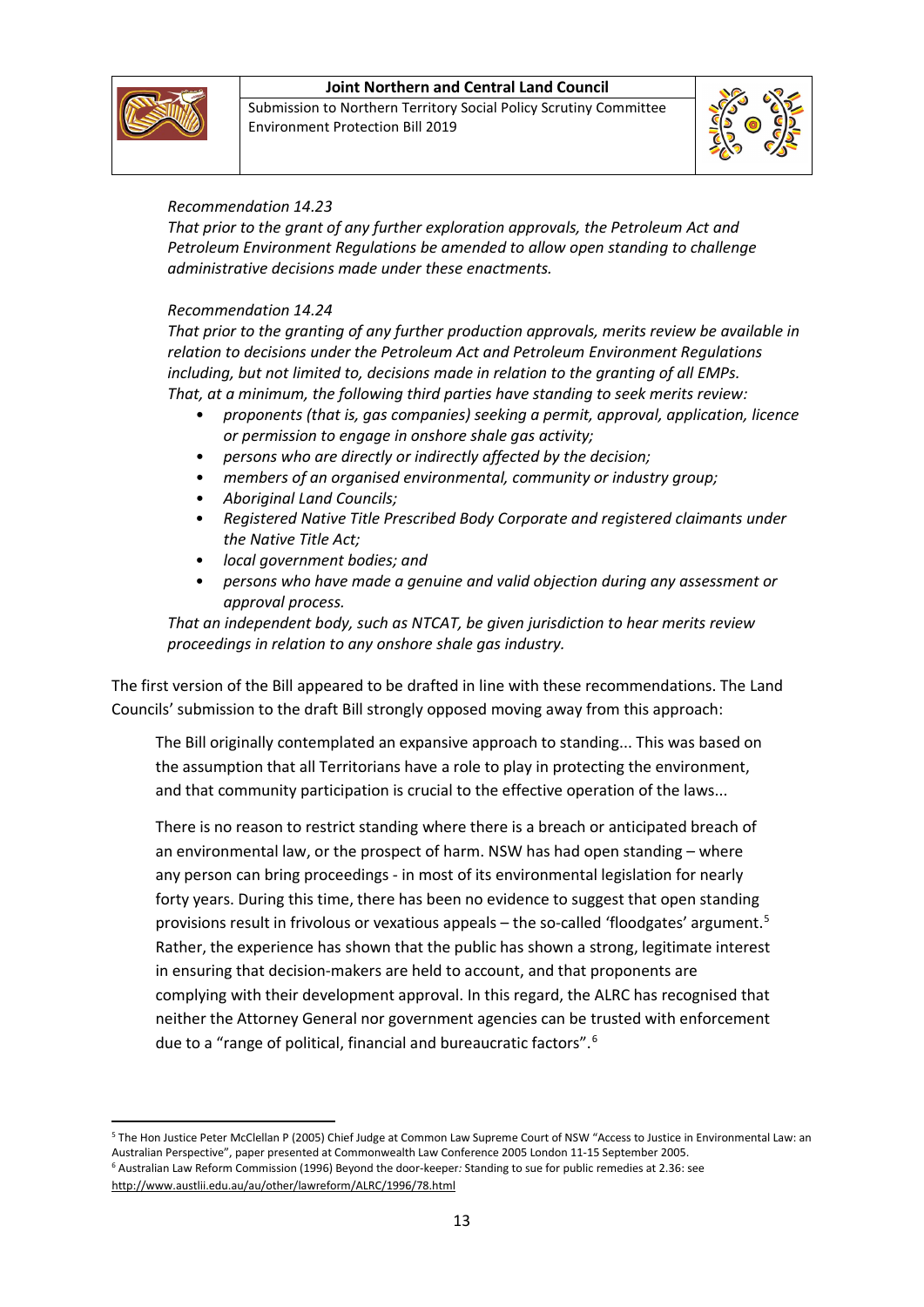





More prosaically, the NT Government may lack the necessary resources to ensure compliance, while open standing provides public interest litigants with the opportunity to enforce. The removal of standing also shifts the analysis – and precious, limited community resources – away from the substantive matter, and onto whether the community or environmental group is entitled to be in the Court.[7](#page-13-0)

In the revised Bill, a similar reversal has occurred with reference to who may bring an injunction and who may apply to NTCAT for review of a decision. Where standing in the draft Bill was quite broad for both of these, it is now restricted to a person who is affected. The Land Councils maintain that the earlier test of 'eligible applicant' or 'eligible person' was more appropriate. The Bill recognises protection of the environment is inextricably linked to the public interest and this should be reflected in standing.

# **Recommendation 8: Access to justice**

- a) Amend Bill to reinstate merits review and ensure that provisions for standing for judicial and merits review are consistent with the recommendations of the Scientific Inquiry into Hydraulic Fracturing in the Northern Territory.
- b) Amend Bill to reinstate the earlier test of 'eligible applicant' or 'eligible person' for bringing injunctions and applying for NTCAT review.

# **5.7.Procedural fairness**

The Land Councils strongly oppose two key changes made to the Bill regarding timeframes for decision-making and bringing actions for injunctions. These risk further eroding the opportunity for Aboriginal people to participate in environment assessment processes.

While we recognise the need for stakeholder certainty, this need must be weighed against the unique context of the NT – the remoteness, number of remote Aboriginal communities, and the cultural obligations of affected Aboriginal populations. In addition, Land Councils have obligations around consultation pursuant to the *Aboriginal Land Rights (Northern Territory) Act 1976* and *Native Title Act 1993*, and timeframes must be sufficient to allow these obligations to be met.

Under cl. 74 of the Bill, the Minister must make a decision to grant or refuse an environmental approval within 30 business days. The previous draft Bill included an additional provision (sub-clause 88(2)) that allowed the Minister to extend this timeline if the Minister considered it necessary. That power has now been removed. In many cases, a 30-day window will not be adequate, nor culturally appropriate if additional consultation with Traditional Owners is required. The provision in the draft should be reinstated, based on the consideration of factors such as project size or significance, cultural practices, weather and remoteness. Alternatively, the 30-day time limit should be removed and the NT EPA enabled to make an upfront determination of the appropriate

<span id="page-13-0"></span> $\overline{\phantom{a}}$ <sup>7</sup> Productivity Commission (2013) *Major Project Development Assessment Processes*, Research Report at p 272.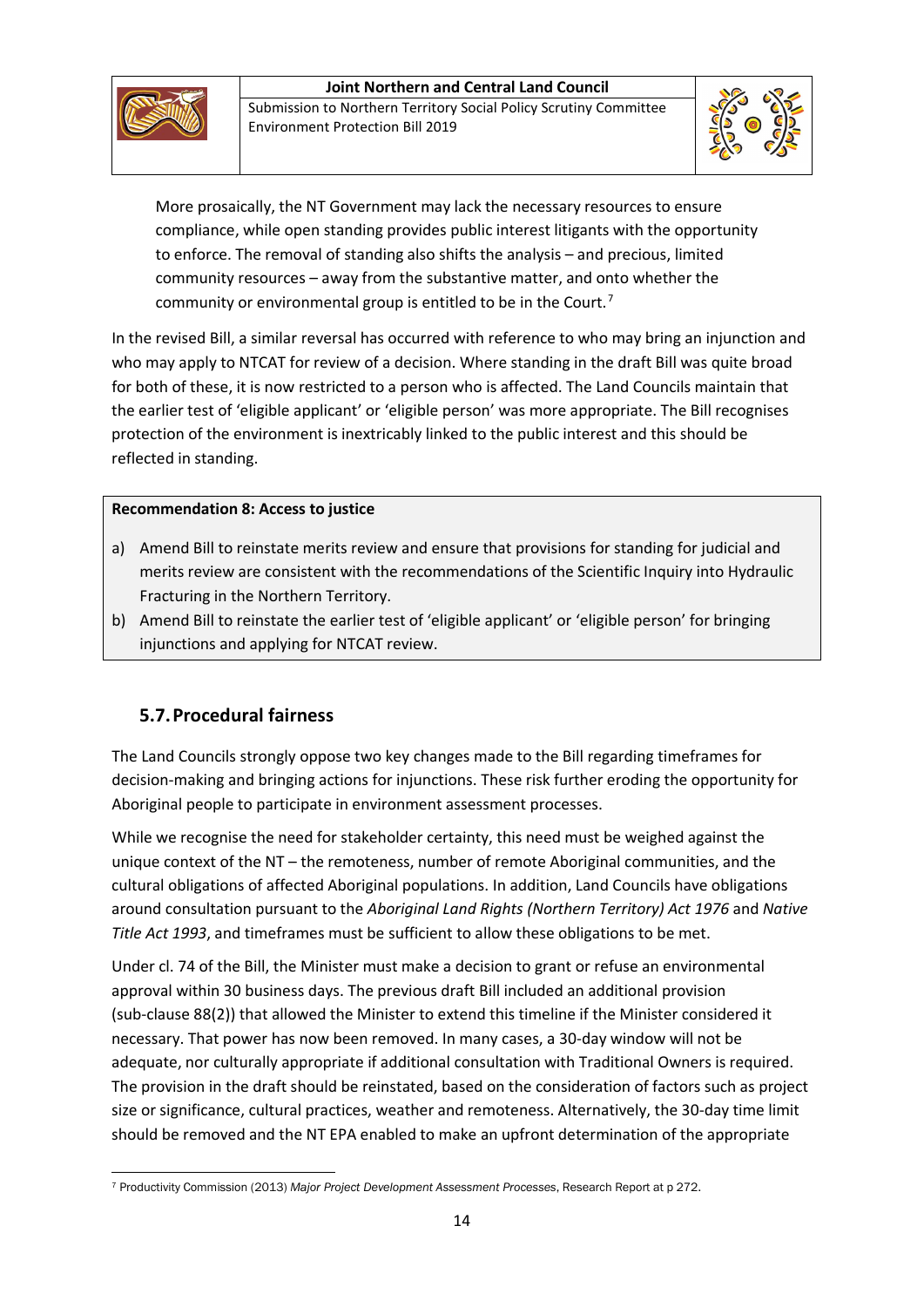

Submission to Northern Territory Social Policy Scrutiny Committee Environment Protection Bill 2019



timeframe for particular projects, based on the referral documents, consultation report and an assessment of such factors.

The other significant change to timeframes that is of great concern is the time allowed for commencing injunctions for contraventions of the Act (cl. 241), which has reduced dramatically from three years in the draft Bill to 90 days. This is not sufficient time to allow affected Aboriginal communities to identify relevant actions or omissions and commence proceedings, or for Land Councils to undertake culturally appropriate consultation, particularly taking into consideration the extreme weather and road closures that are a regular feature of remote communities.

The Land Councils propose a two-year period for bringing injunctions. This is consistent with the approach taken in New South Wales $^8$  $^8$  and consistent with administrative law leading practice.

#### **Recommendation 9: Procedural fairness**

a) Amend Bill to re-insert power of the Minister to extend decision times for environmental approvals, in consideration of circumstances.

b) Amend Bill to provide for a two-year period for commencing injunctions and other orders under Part 10, Division 1.

# **5.8.Public interest – community consultation**

Public participation is recognised as one of the key purposes of the environmental impact assessment process (see sub-clause 42(d)). However, the revised Bill again fails to make provision for community consultation at key points in the process. These include:

- amended environmental approval (sub-clause 70(1))
- environmental approval granted if Minister rejects statement (sub-clause 80(2))
- **E** amendment of approval (sub-clause 107(2))
- **F** revocation at request of holder (sub-clause 114(5))
- transfer of environmental approval (sub-clause 122(2))

In addition, consultation requirements have been weakened or removed in the revised Bill in a number of areas, including for:

- consultation for proposed environmental objectives and triggers
- **PEDIFF** proposed amendments of objectives or triggers
- **P** proposed protected areas or prohibited actions
- **F** revocations of protected areas or prohibited actions

<span id="page-14-0"></span> <sup>8</sup> See NSW Biodiversity Conservation Act s. 13.4; Environmental Planning and Assessment Act s. 9.57(5) and (5A)